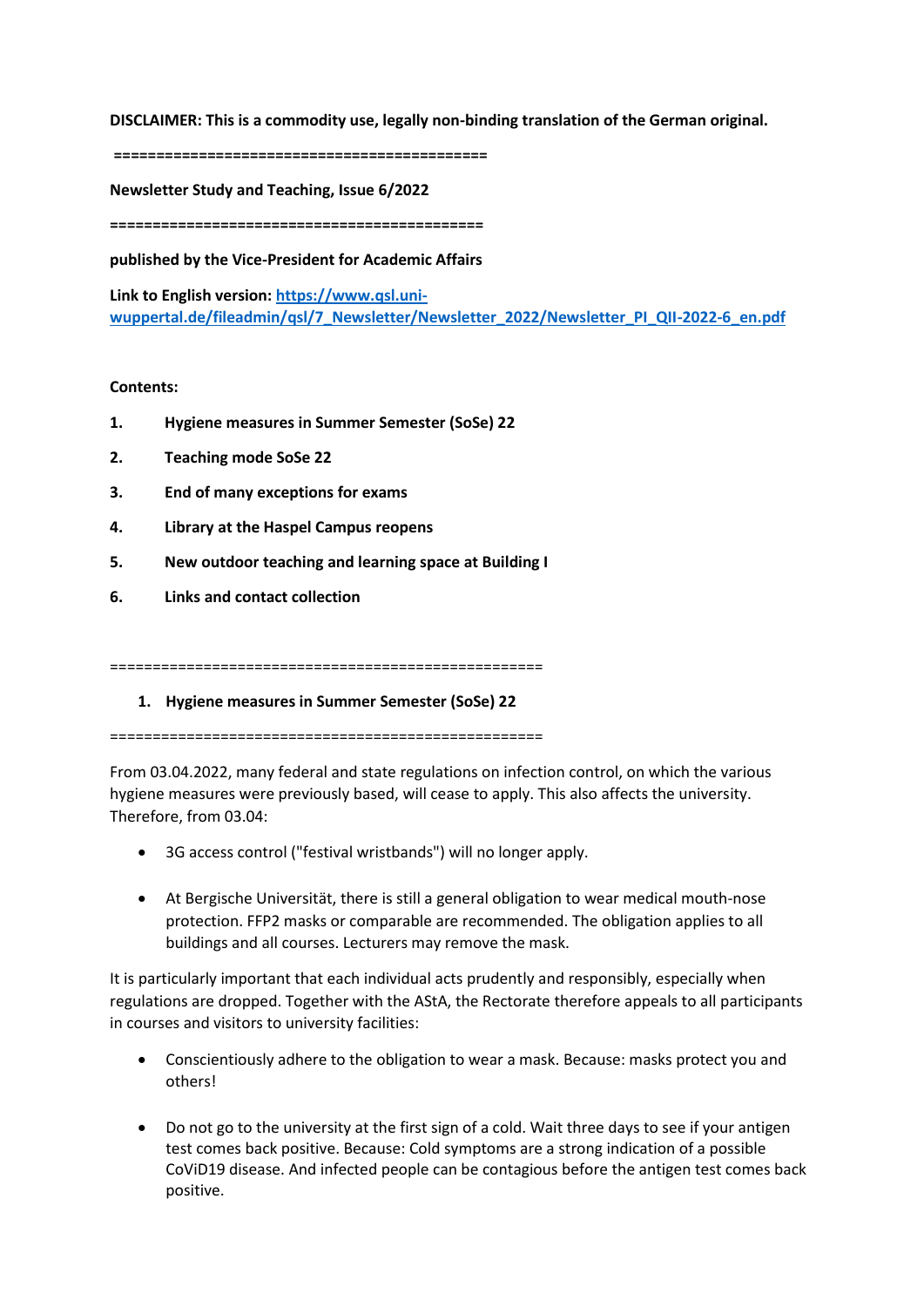#### =======================================================

#### **2. Teaching mode SoSe 22**

=======================================================

Teaching starts as announced in Newsletter #4 on 11.03.2022.

- Face-to-face courses are the rule. Purely online courses are not permitted and are only possible in exceptional cases that must be justified separately and approved by the deans.
- For larger courses (60-70 participants or more), it is requested that an additional asynchronous digital format be offered in addition to the face-to-face course, e.g. video recording of the face-to-face course or more elaborate formats. The decisive factor here is the idea of equalising the attendance of the classroom events.
- Depending on how the infection process develops, it may be possible to dispense with the asynchronous digital supplementary offerings and the additional expense associated with them. When the time comes, we will also inform you about this in this newsletter.

=======================================================

## **3. End of many exceptions for exams**

=======================================================

The University will adopt the regulations of the Corona Epidemic University Ordinance, which will be valid from 29.03.2022. This means that examinations for courses in SoSe 22 will once again take place according to the provisions of the examination regulations. As a rule, there will no longer be any free attempts due to the Corona epidemic. Online examination formats are still permitted in those degree programmes in which the corresponding annex is valid until 30 September 2022. For these, the simplified deregistration regulations will also remain in place until the end of Semester 22.

=======================================================

## **4. Library at the Haspel Campus reopens**

=======================================================

As of 04.04. the library at the Haspel Campus is open again Monday to Friday from 10:00 a.m. to 3:00 p.m.

In addition to the collections of architecture and civil engineering, the scanner and two internet café computers are available. The workstations in the front area of the library can only be used to a limited extent due to ongoing drying work.